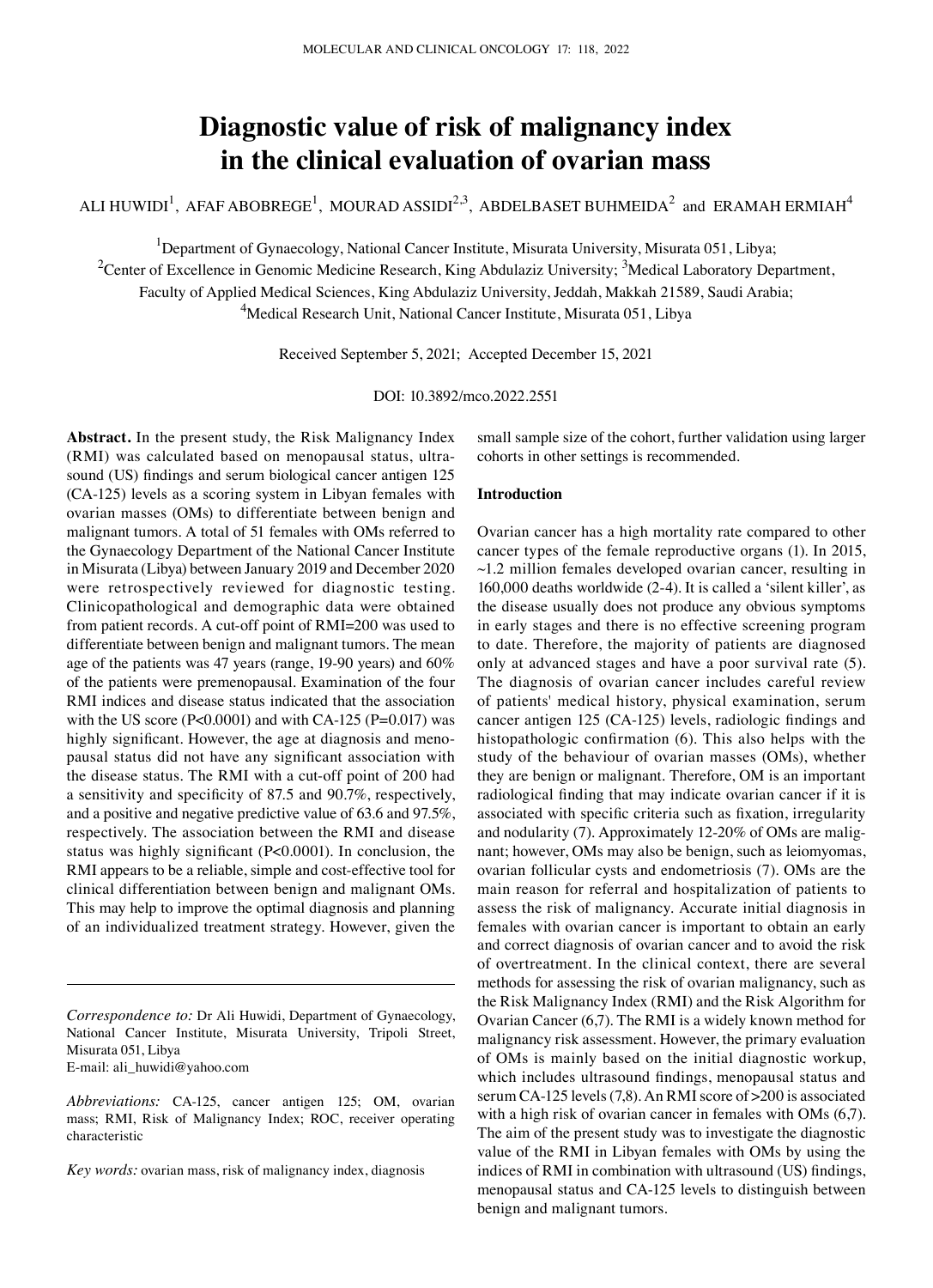## **Patients and methods**

With the approval of the Institutional Review Board of the National Cancer Institute (Misurata, Libya), the present retrospective study was performed on 51 patients with OMs who were admitted and underwent surgery at the Gynaecology Department of the National Cancer Institute (Misurata, Libya) between January 2019 and December 2020. Demographic characteristics, US findings, menopausal status, serum CA‑125 levels and histopathology reports were collected. OMs were evaluated based on the US findings by determining the following items: Solid area, irregularity, nodularity, bilaterality, multilocularity, ascites and intra‑abdominal metastases. The US score was assigned as follows: 1, no abnormality or one abnormality was detected; or 3, two or more abnormalities were detected.

Serum CA-125 levels were also determined for all patients and CA-125  $\geq$ 35 U/ml was defined as abnormal (9).

The menopausal status was determined for all patients and the status was defined as postmenopausal when the patient presented with amenorrhea for one year or more, or underwent surgical ablation. The menopausal score was assigned as follows: 1 patient was premenopausal; or 3, the patient was postmenopausal.

The RMI was calculated as follows: RMI=US score x menopausal score x  $CA-125$  level in U/ml  $(7)$ . The cut-off point for the RMI at 200 was used to distinguish between benign and malignant tumors, as it provided the best diagnostic accuracy value results in the present study and others (10‑12).

Furthermore, the histopathology reports were collected and analyzed for the correlation with the RMI.

*Statistical analysis.* The variables of the collected data were arranged into logical classes and descriptive statistics were used for the continuous variables using SPSS 19.0 for Windows (IBM Corporation). Frequency tables were analyzed using the  $\chi^2$  test, with the likelihood ratio (LR) regarding the probability of malignant disease vs. benign, or Fisher's exact test to assess the significance of the association between the categorical variables and to compare demographic, radiological and biological variables between patients with benign or malignant OMs. The sensitivity, specificity and positive/negative predictive values of the RMI based on benign or malignant OMs as a reference test that is able to indicate the malignancy of a tumor were estimated for all patients. Different cut-offs points (range from 25 to 1,000) in the receiver operating characteristic (ROC) curve were used to estimate the predictive significance of the RMI. P<0.05 was considered to indicate statistical significance.

# **Results**

*Patient characteristics.* The mean age of the patients was 47 years (range, 14‑90 years) (Fig. 1) and 60% of the patients were premenopausal (Fig. 2). A total of 51 patients with OMs were enrolled in the present study; malignant tumors were confirmed in 8 (15.6%) patients and 43 (84.4%) patients had benign tumors.

*Patient characteristics and disease status.* The patient characteristics according to disease status, including age, menopausal status, ultrasound findings and serum CA-125 levels are presented in Table I. A significant association was noted between US score and disease status (P<0.0001). The mean CA-125 expression was 41 U/ml in females with benign tumors and 635 U/ml in females with malignant tumors  $(P=0.017)$ . The age at diagnosis and menopausal status were not significantly associated with disease status (P=0.095 and 0.237, respectively). In the present study, it was also observed that 90.7% of females with benign disease had an RMI score  $\langle 200, \text{while an RMI score } \geq 200 \text{ was observed in } 87.5\% \text{ of }$ females with malignant tumors.

*Diagnostic value of the RMI.* As presented in Fig. 3, an ROC curve was plotted and different cut‑off points of RMI were used. The RMI at a cut-off point of 200 had high sensitivity and specificity of (87.5 and 90.7%, respectively) with positive and negative predictive values of 63.6 and 97.5%, respectively, for distinguishing between benign and malignant OMs (Table II). The results also suggested that the area under the curve (AUC) was large (0.94, 95% CI, 0.798‑1.000) and the RMI at a cut-off point of 200 was the best criterion to identify ovarian malignant tumor in females with OMs (Table III). Furthermore, as presented in Table IV, 11 of 51 patients had an RMI ≥200, of which 7 (87.5%) patients had histopathological malignancy and 4 (9.3%) patients had benign tumors. In addition, 40 patients had an RMI <200, of which 39 (90.7%) had a benign tumor and 1 (12.5%) had a malignant tumor (P<0.0001).

## **Discussion**

Cancer‑related deaths continue to be a major problem worldwide. Ovarian cancer (OC) in particular is among the deadliest malignancies in females. The reasons for this high mortality rate are mainly the advanced stage at diagnosis and the frequent recurrence after surgical resection and adjuvant therapy (13). However, the major challenges in treating OC include early diagnosis, prognosis, prediction, development of resistance to anticancer drugs and recurrence. With no effective treatment for OC, early diagnosis remains an important step to support current clinical approaches and improve patient outcomes (14,15).

The present study was tailored to investigate the diagnostic value of the RMI in evaluating and differentiating between benign and malignant OMs in Libyan females for effective early diagnosis. For this purpose, the RMI was used as an index calculated from the US features, menopausal status and serum CA-125 levels.

In the present study, numerous important and valuable observations have been made, all suggesting that the assessment of the RMI in Libyan subjects provides important useful information. However, comparisons with other studies are difficult, as the present study is somewhat limited by the small size of the cohort. The mean age of all patients was 47 years and that of patients with malignant and benign disease was 59.5 and 44.8 years, respectively. A high percentage of patients aged >50 years presented with OC, as reported in other studies (16,17). Females with advanced age had an elevated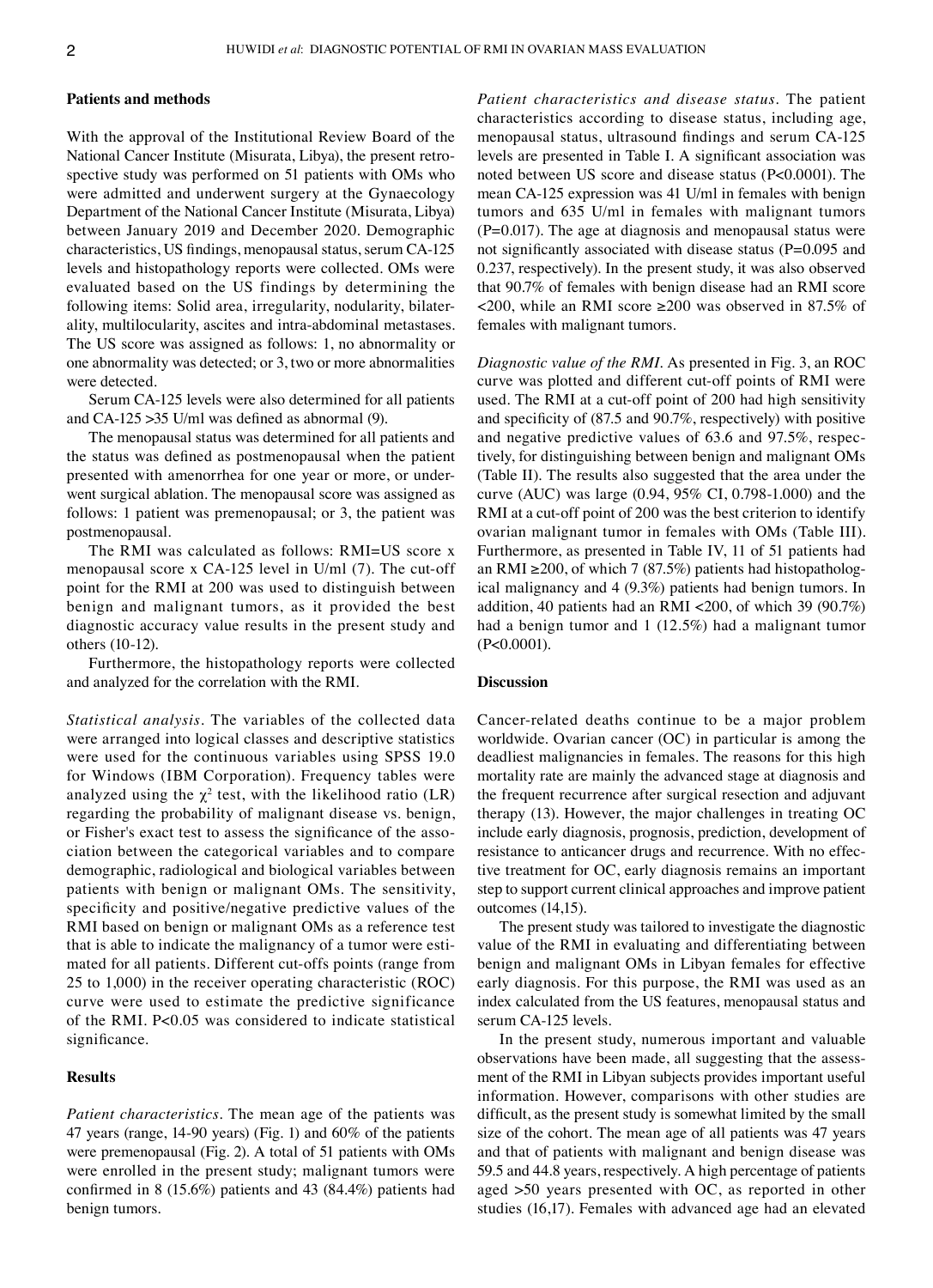

Figure 1. Age distribution of 51 females with ovarian mass in Libya (2019-2020).



Figure 2. Menopausal status of 51 females with ovarian mass in Libya (2019‑2020).

risk of OC, as more mutations and accumulations in cells may cause cancer (6).

In the present study, 84% of OMs were observed to be benign. This result is consistent with those of studies on OMs, which reported that 70‑90% of OMs were benign and 12‑20% were malignant (16‑19). Benign OMs were observed to be more common than malignant OMs. US has been widely used as the primary imaging modality to define and characterize OMs (20‑22). Vaginal US examination was frequently the best and first imaging method when OMs were detected. However, numerous features of OMs indicated malignant features, such as solid area, multilocularity, papillary features and irregularity of internal septations. Extensive experience from numerous centers around the world suggested that the accuracy of assessment of OMs was 90% based on US findings (23). The significant value of US in evaluating OMs to assess the risk of malignancy was investigated in several studies and the results suggested that sensitivity, specificity and positive predictive value were high (24). High sensitivity of the US method was observed in the early stages of ovarian cancer. Therefore, the method was encouraged as the first test for malignancy risk assessment



Figure 3. Receiver operating characteristic curve for the RMI to differentiate between benign and malignant ovarian masses. RMI, Risk of Malignancy Index.

in patients with OMs (24). Of note, in the present study, it was determined that all malignant cases had a US score of 3 (P<0.0001). Furthermore, US has higher sensitivity (100% vs. 87.5%) than the RMI and a lower specificity (69.8% vs. 90.7%) than the RMI. These results are consistent with the findings of other studies (20‑22).

Furthermore, CA-125 is useful as a biological marker for differential diagnosis and follow‑up of patients with OMs. Numerous studies have investigated the value of CA‑125 in assessing malignancy risk in females with OMs. The results suggested that CA-125 values were inaccurate in early-stage ovarian cancer and almost 50% of stage I patients had normal CA‑125 values (6,19). The CA‑125 level may also be elevated in benign disease (25). Furthermore, due to its low sensitivity and specificity, CA-125 is ineffective for screening early ovarian cancer when the test is used alone (7,19). Be that as it may, to this day, CA‑125 is widely used as a biological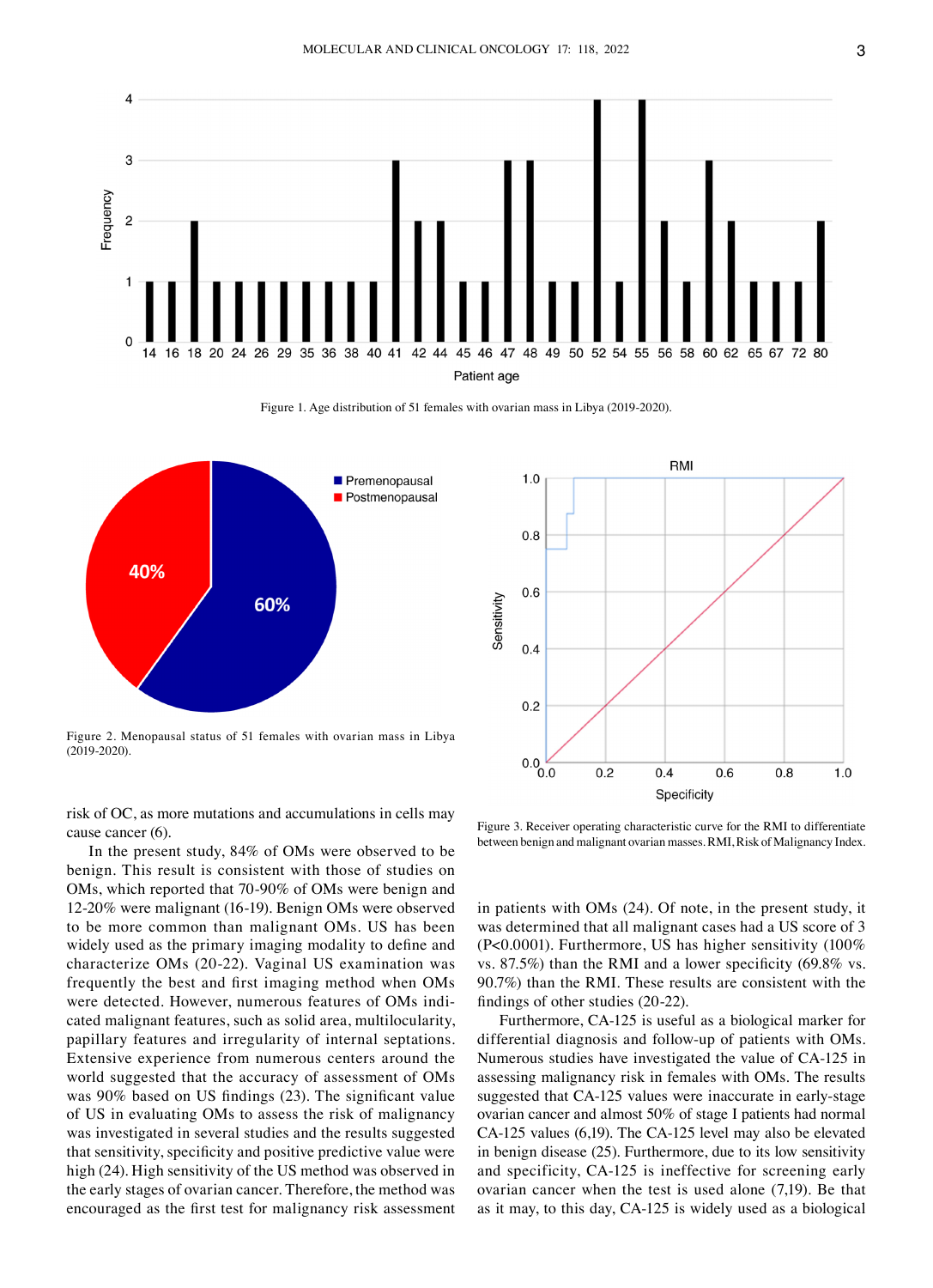| Variable                                                                   | Benign $(n=43)$ | Malignant $(n=8)$ | P-value  |
|----------------------------------------------------------------------------|-----------------|-------------------|----------|
| Age/years (mean, 47 years; range, 14-90)                                   |                 |                   | 0.095    |
| $>30$                                                                      | $\,8$           | $\boldsymbol{0}$  |          |
| 30-44                                                                      | 9               | $\overline{c}$    |          |
| 45-54                                                                      | 14              | 1                 |          |
| $\geq 55$                                                                  | 12              | 5                 |          |
| Menopausal status                                                          |                 |                   | 0.237    |
| Pre                                                                        | 26              | 3                 |          |
| Post                                                                       | 17              | 5                 |          |
| US score                                                                   |                 |                   | < 0.0001 |
| 1                                                                          | 30              | $\boldsymbol{0}$  |          |
| 3                                                                          | 13              | 8                 |          |
| CA-125, U/ml                                                               |                 |                   | 0.017    |
| Mean                                                                       | 41              | 635               |          |
| Median                                                                     | 25              | 662               |          |
| Minimum                                                                    | 2.5             | 22                |          |
| Maximum                                                                    | 212             | 1,125             |          |
| RMI                                                                        |                 |                   | < 0.0001 |
| $<$ 200                                                                    | 39              | 1                 |          |
| $\geq$ 200                                                                 | 4               | 7                 |          |
| RMI, Risk of Malignancy Index; CA-125, cancer antigen 125; US, ultrasound. |                 |                   |          |

Table I. Distribution of subjects by age, menopausal status, ultrasound features, serum CA-125 levels and RMI risk.

|                 |  | Table II. Predictive value of RMI, menopausal status, serum CA-125 levels and ultrasound score for benign and malignant |  |  |  |  |  |  |
|-----------------|--|-------------------------------------------------------------------------------------------------------------------------|--|--|--|--|--|--|
| ovarian masses. |  |                                                                                                                         |  |  |  |  |  |  |

| Variable          | Benign, % | Malignant, % | Sensitivity, % | Specificity, % | PPV, % | NPV, $%$ | AUC (95%, CI)              |
|-------------------|-----------|--------------|----------------|----------------|--------|----------|----------------------------|
| RMI               |           |              | 87.5           | 90.7           | 63.6   | 97.5     | 0.94<br>$(0.798 - 1.000)$  |
| $<$ 200           | 90.7      | 12.5         |                |                |        |          |                            |
| $\geq$ 200        | 9.3       | 87.5         |                |                |        |          |                            |
| Menopausal status |           |              | 62.5           | 60.5           | 22.7   | 89.7     | 0.61<br>$(0.401 - 0.828)$  |
| Pre               | 60.5      | 37.5         |                |                |        |          |                            |
| Post              | 39.5      | 62.5         |                |                |        |          |                            |
| US score          |           |              | 100            | 69.8           | 38.1   |          | 0.849<br>$(0.743 - 0.954)$ |
| 1                 | 69.8      | 0.00         |                |                |        |          |                            |
| 3                 | 30.2      | 100.0        |                |                |        |          |                            |
| CA-125, U/ml      |           |              | 87.5           | 58.1           | 28.0   | 96.2     | 0.728<br>$(0.566 - 0.900)$ |
| $<$ 35            | 58.1      | 12.5         |                |                |        |          |                            |
| $\geq 35$         | 41.9      | 87.5         |                |                |        |          |                            |
|                   |           |              |                |                |        |          |                            |

Values are expressed as n (%). PPV, positive predictive value; NPV, negative predictive value; CI, confidence interval; AUC, area under curve; RMI, Risk of Malignancy Index; CA‑125, cancer antigen 125; US, ultrasound.

tumor marker for the detection of ovarian cancer. However, while CA-125 used separately may have poor specificity, when coupled with the RMI, the specificity is markedly enhanced (18). The present study indicated that CA-125 was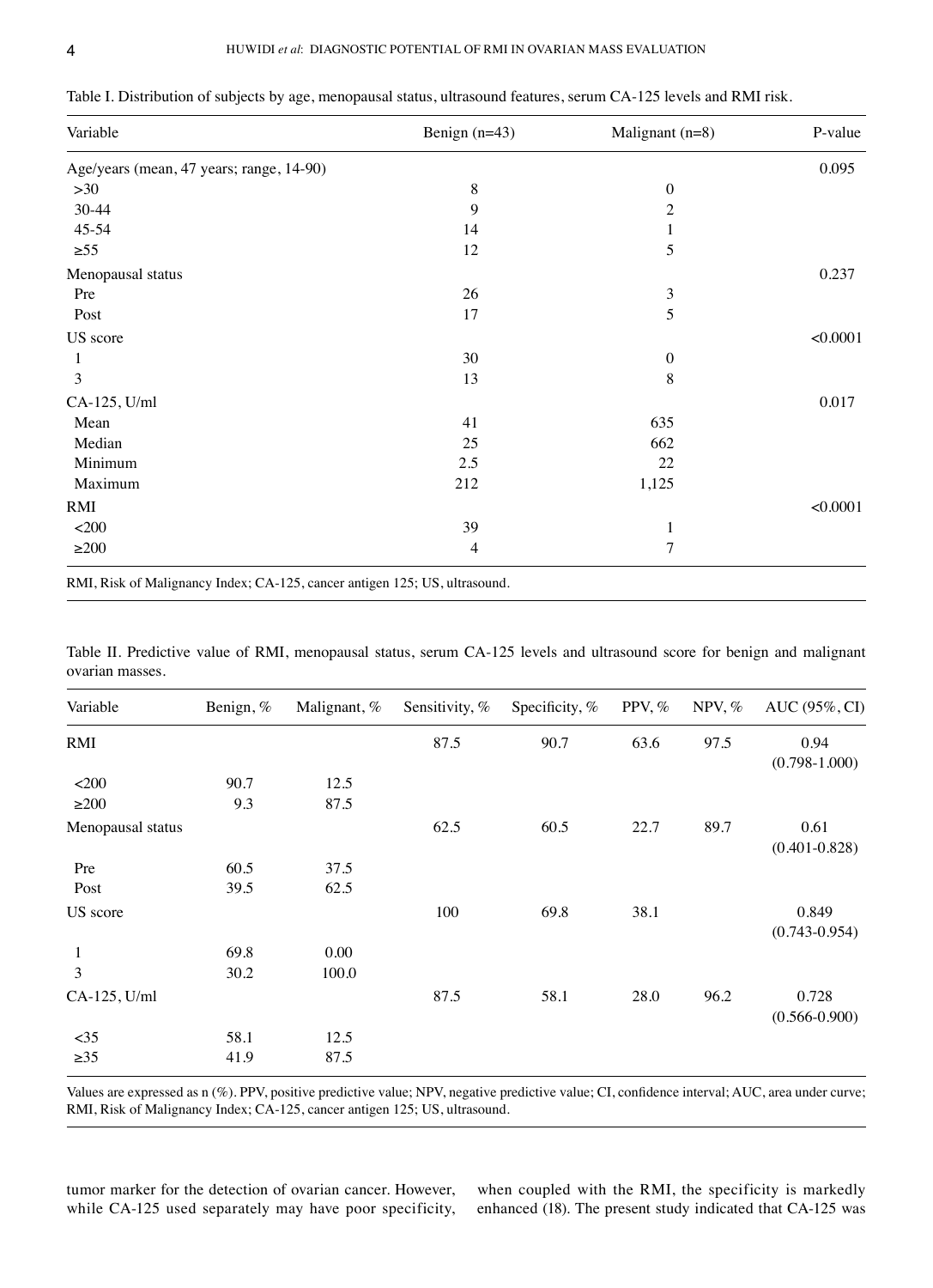Table III. Sensitivity, specificity and LR for malignant ovarian masses given a positive or negative result for different cut-off points of the RMIs.

| RMI  | Sensitivity,<br>% | Specificity,<br>% | Positive<br>LR | Negative<br>LR |
|------|-------------------|-------------------|----------------|----------------|
| 25   | 98.6              | 34.9              | 1.51           | 0.04           |
| 50   | 98.6              | 53.5              | 2.12           | 0.02           |
| 75   | 98.6              | 58.1              | 2.35           | 0.02           |
| 100  | 97.7              | 69.8              | 3.23           | 0.03           |
| 125  | 97.7              | 81.4              | 5.30           | 0.02           |
| 150  | 97.7              | 81.4              | 5.30           | 0.02           |
| 175  | 96.8              | 83.7              | 5.93           | 0.03           |
| 200  | 87.5              | 97.7              | 38.04          | 0.12           |
| 225  | 87.5              | 90.7              | 9.40           | 0.13           |
| 250  | 87.5              | 90.7              | 9.40           | 0.13           |
| 500  | 87.5              | 93.0              | 12.5           | 0.13           |
| 1000 | 75.5              | 93.0              | 10.78          | 0.16           |

LR, likelihood ratio; RMI, Risk of Malignancy Index.

Table IV. Distribution of subjects by the RMI above/below the cut‑off of 200.

| <b>RMI</b> | Benign $(n=43)$ | Malignant $(n=8)$ | P-value  |
|------------|-----------------|-------------------|----------|
| $200$      | 39(90.7)        | 1(12.5)           | < 0.0001 |
| >200       | 4(9.3)          | 7(87.5)           |          |
| -- -       |                 |                   |          |

Values are expressed as n (%). RMI, Risk of Malignancy Index.

highly expressed ( $\geq$ 35 U/ml) in 87.5% of patients with malignant ovarian tumors and in 41.9% of patients with benign ovarian tumors. In comparison, it was noted that CA‑125 had the same sensitivity (87.5 vs. 87.5%) as the RMI, but lower specificity (58.1 vs. 90.7%) than the RMI. This was consistent with the results of previous studies (15,18,26).

The RMI and estimation scores based on initial diagnostic workups, including CA-125 levels, US and patient age, are widely used for estimating the risk of malignancy in patients with Oms (7,8). In patients with OMs, an RMI score of >200 is associated with an increased risk of malignancy (7).

In the present study, different cut‑off points of the RMI (25‑1,000) were assessed to determine the best predictive value for malignancy risk. The cut-off point of 200 provided the highest sensitivity, specificity and positive predictive value (87.5, 97.7 and 38.4% respectively).

In addition, the ROC curve analysis indicated that at a cut‑off value of 200 for the RMI, the likelihood of having malignant disease was 38.4%, while the likelihood of having benign disease was only 0.12% in females with OMs. The RMI with a cut-off value of 200 had the highest significance in discriminating OMs  $\left( < 25, 25-250 \right)$  and  $>250$ , respectively) (27). The present observations were in agreement with numerous studies, which also noted that RMI at a cut‑off point of 200

may serve as a quantitative criterion for splitting Libyan patients with OM into two groups (benign vs. malignant) depending on malignancy risk (28,29). While certain unexpected but minor fluctuations of the negative LR below the threshold were observed, in general, the RMI of OMs was strongly discriminated by the 200 cut-off value. However, further confirmation of the present findings may only be provided by more intensive studies with a large sample size in Libya. In addition, a randomized controlled trial (RCT) is the most effective scientific method to evaluate the effectiveness of such clinical research. RCTs are undoubtedly of high value in Libya and will be considered and planned for patients with cancer in the future.

In conclusion, calculating the RMI is the best method and the most reliable tool for defining subsequent diagnostic, management and therapeutic strategies for benign and malignant OMs. However, due to the limitation of the small sample size in the present study, further research is warranted.

## **Acknowledgements**

The authors would like to thank Professor Mohamed Ahmed Elfagieh, Director of the National Cancer Institute (Misurata, Libya), for his continuous support of the medical research.

# **Funding**

No funding was received.

## **Availability of data and materials**

All relevant raw data from the study are freely available to any researcher upon request.

#### **Authors' contributions**

AH: Study design and demographical and clinicopathological data collection; AA: Data collection; MA: Analysis and interpretation of the results, and writing and proofreading of the manuscript; AB: Statistical analysis of the data, preparation of figures, and writing and proofreading of the manuscript. AB: preparation of the figures, review the study manuscript and proofreading; EE: Statistical analysis, study design and manuscript drafting. Both AH and EE reviewed and approved the authenticity of the raw data, and all authors reviewed and approved the final version of the manuscript.

#### **Ethics approval and consent to participate**

This study is part of the medical research studies approved by the Institutional Review Board of the National Cancer Institute (Misurata, Libya; ethical approval no. 7‑20121).

#### **Patient consent for publication**

Not applicable.

## **Competing interests**

The authors declare that they have no competing interests.